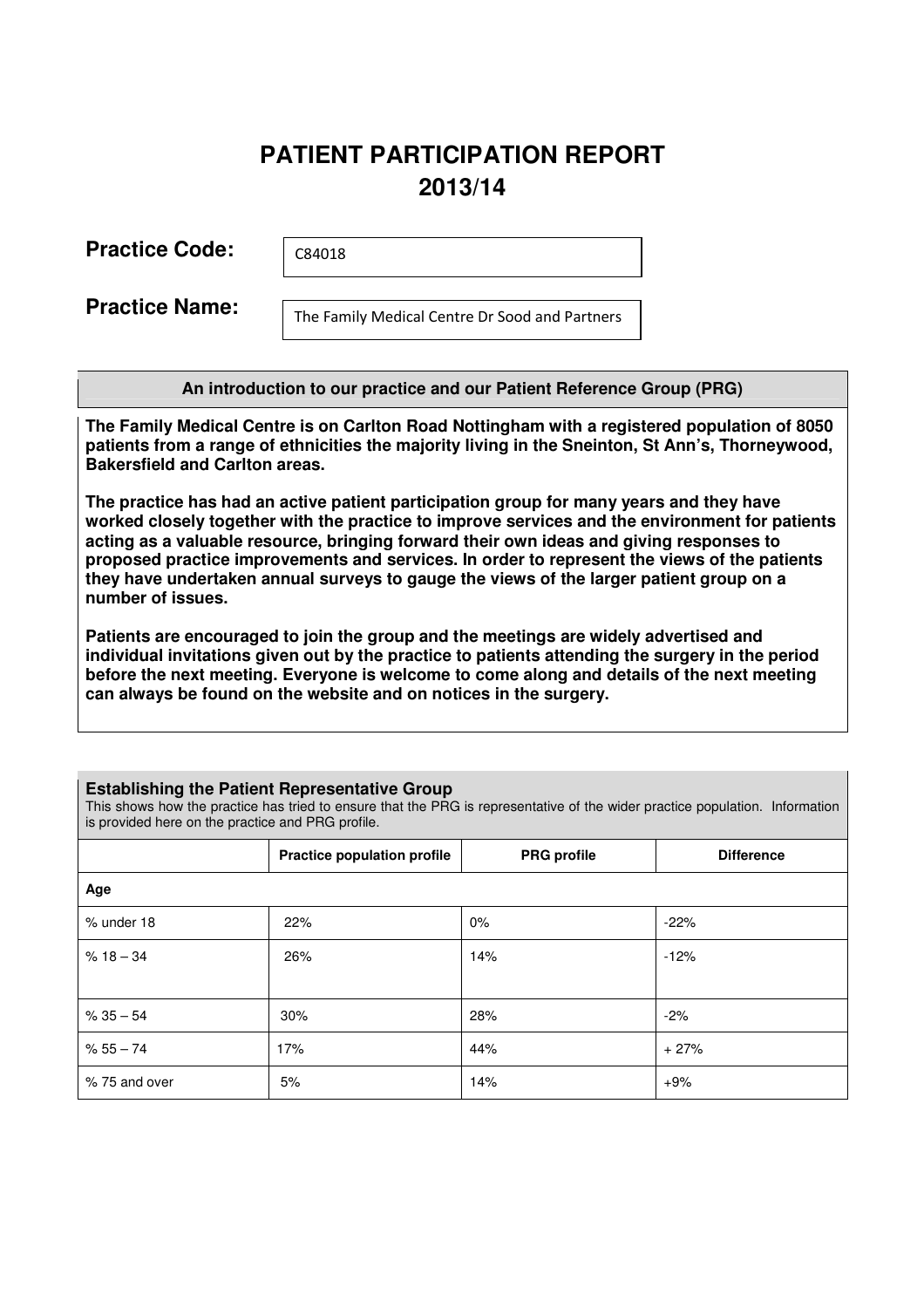| Gender                                                                                                                                                                                                                                                                                                                                                                                                                                                  |       |       |         |  |
|---------------------------------------------------------------------------------------------------------------------------------------------------------------------------------------------------------------------------------------------------------------------------------------------------------------------------------------------------------------------------------------------------------------------------------------------------------|-------|-------|---------|--|
|                                                                                                                                                                                                                                                                                                                                                                                                                                                         |       |       |         |  |
|                                                                                                                                                                                                                                                                                                                                                                                                                                                         |       |       |         |  |
| % Male                                                                                                                                                                                                                                                                                                                                                                                                                                                  | 51%   | 25%   | $-26%$  |  |
| % Female                                                                                                                                                                                                                                                                                                                                                                                                                                                | 49%   | 75%   | $+26%$  |  |
| <b>Ethnicity</b>                                                                                                                                                                                                                                                                                                                                                                                                                                        |       |       |         |  |
| % White British<br>/White Irish                                                                                                                                                                                                                                                                                                                                                                                                                         | 65%   | 75%   | $+10%$  |  |
| % Mixed white/black<br>Caribbean/African/Asian                                                                                                                                                                                                                                                                                                                                                                                                          | 5%    | 0%    | $-5%$   |  |
| % Black African/Caribbean                                                                                                                                                                                                                                                                                                                                                                                                                               | 5%    | 12.5% | $+7.5%$ |  |
| $%$ Asian $-$<br>Indian/Pakistani/Bangladeshi                                                                                                                                                                                                                                                                                                                                                                                                           | 6%    | 12.5% | $+7.5%$ |  |
| % Chinese and other SE<br>Asians                                                                                                                                                                                                                                                                                                                                                                                                                        | $1\%$ | $0\%$ | $-1%$   |  |
| % Other or not recorded                                                                                                                                                                                                                                                                                                                                                                                                                                 | 18%   | $0\%$ | $-18%$  |  |
| These are the reasons for any differences between the above PRG and Practice profiles:                                                                                                                                                                                                                                                                                                                                                                  |       |       |         |  |
| The practice has struggled to recruit the following groups.<br>Under 18s enough representation under 34 - practice has targeted these patients for their views by<br>using the clinics which this group are likely to attend to canvas their views<br>Enough male representation – statistically the patients attending appointments show a significant<br>female bias and although leaflets and invitations have been given to men encouraging them to |       |       |         |  |

engage with the practice group many have said it is not for them

Any eastern European representation – the majority of this group and young and full time workers often working very long hours

Below is an explanation of the efforts taken to try and recruit these groups

In addition to the above demographic factors this is how the practice has also taken account of other social factors such as working patterns of patients, levels of unemployment in the area, the number of carers:

Following discussions with patients and feedback when responding to invitations a variety of different times and days have been tried and together with a small group of patients who could attend at all the times a number of new recruits attended some meetings, Different times and days were tried in order to attract working patients and those with caring duties. During school hours and after school hours.

The patient reference group made up of patients who email the practice allows patients who cannot or do not want to attend the meetings to have their say and make their views known.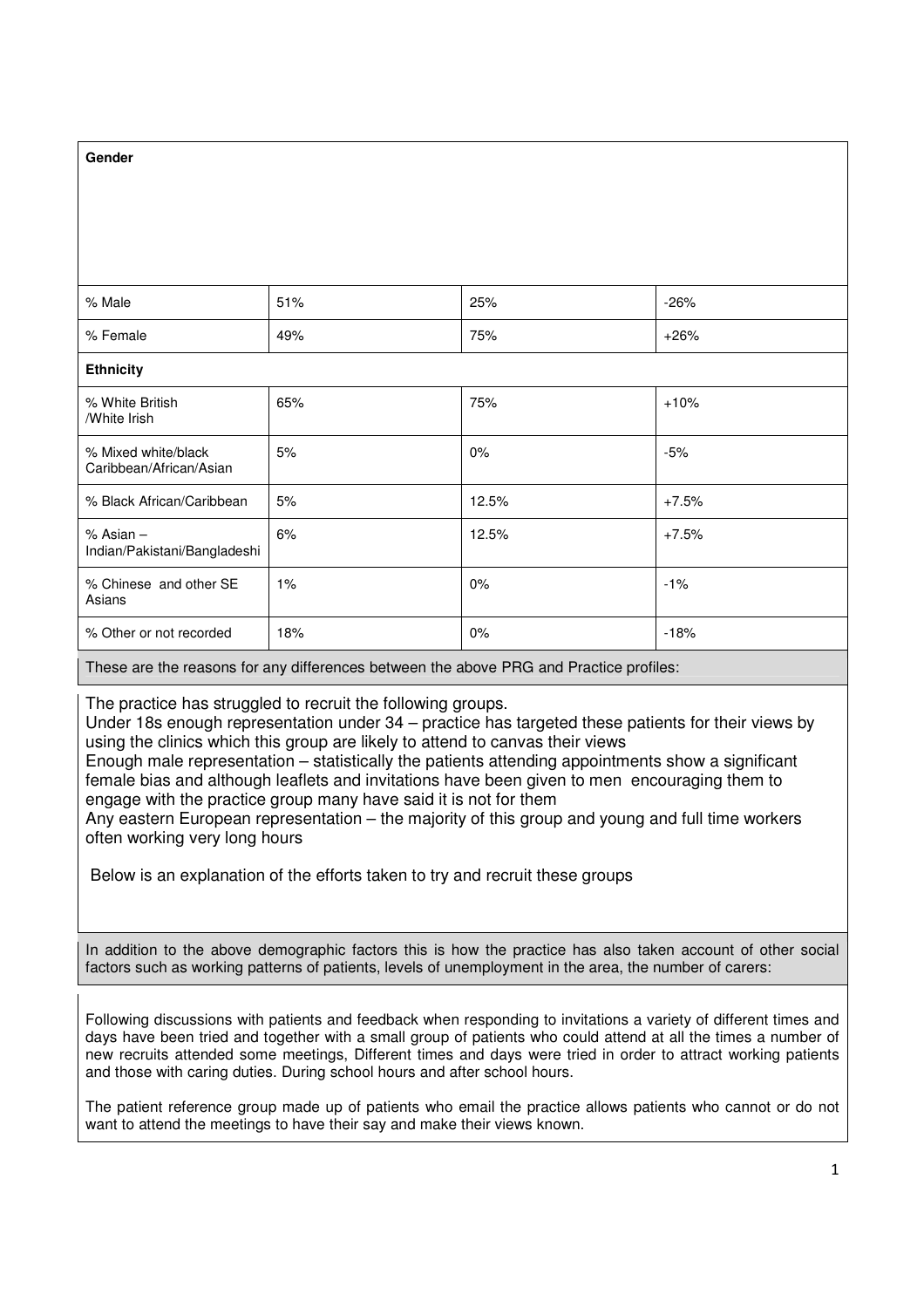The practice targets younger people through the family planning, baby clinic and maternity sessions at FMC and when trying to obtain patient views concentrates on these clinics to obtain the views of the under 35s who are underrepresentation don the main PPG. The email reference group has a small number of under 35s who will email their opinions and it is hoped to increase this number.

This is what we have tried to do to reach groups that are under-represented:

To try and reach hard to reach groups we have tried:-

1.Putting up posters in the waiting area explaining what The PPG( patient participation group which is the face to face group which meets 4 times a year) and PRG( which is a group of patients who have supplied emails addresses and agreed to be contacted for their views by email ) are and how to get involved

2.Handing out Invitations at reception and left near the posters

3 Posting adverts on the website and on the bottom of prescriptions

4.Clinicans giving out Individual invitations to patients verbally or in writing

To mirror the practice demographic it would be necessary to recruit, the following groups:- Eastern Europeans – During new patient checks and in consultations efforts have been made to recruit from this group many of whom speak English. There has been some success with responses to questionnaires by this group as a means of obtaining feedback. Leaflets on how to access services are available in a variety of eastern European languages to help those who do not speak English or understand the systems to feel more comfortable in their new environment. A number have joined the email group.

Young people efforts have been made to communicate with younger patients through sitting in the waiting room talking to them and gauging their views through questionnaires and by simply chatting have been successful in engaging their interest but so far not successful in recruiting them to the PPG however some have agreed to give email feedback.

Middle aged men are also a difficult group to reach because if they do not have a chronic disease statistically they rarely attend the surgery and are therefore more difficult to make contact with .We have not found targeted letters a successful way of recruiting volunteers, however the email group has also been of interest to some of this group

The practice has been conducting a campaign to obtain up to date mobile numbers and consent to text from as many patients as possible to allow targeted text asking hard to reach groups identified through the computer system if they would be interested in joining the PPG. The hard to reach groups who rarely attend are the most difficult as, texts, phone calls, script messages and invitations handed out are not possible leaving word of mouth as the only option.

The practice and the PPG are aware of the groups that are underrepresented and continue to try and recruit from these groups and keep them in mind when making decisions.

We have created a patient reference email group to reach patients who have internet access but who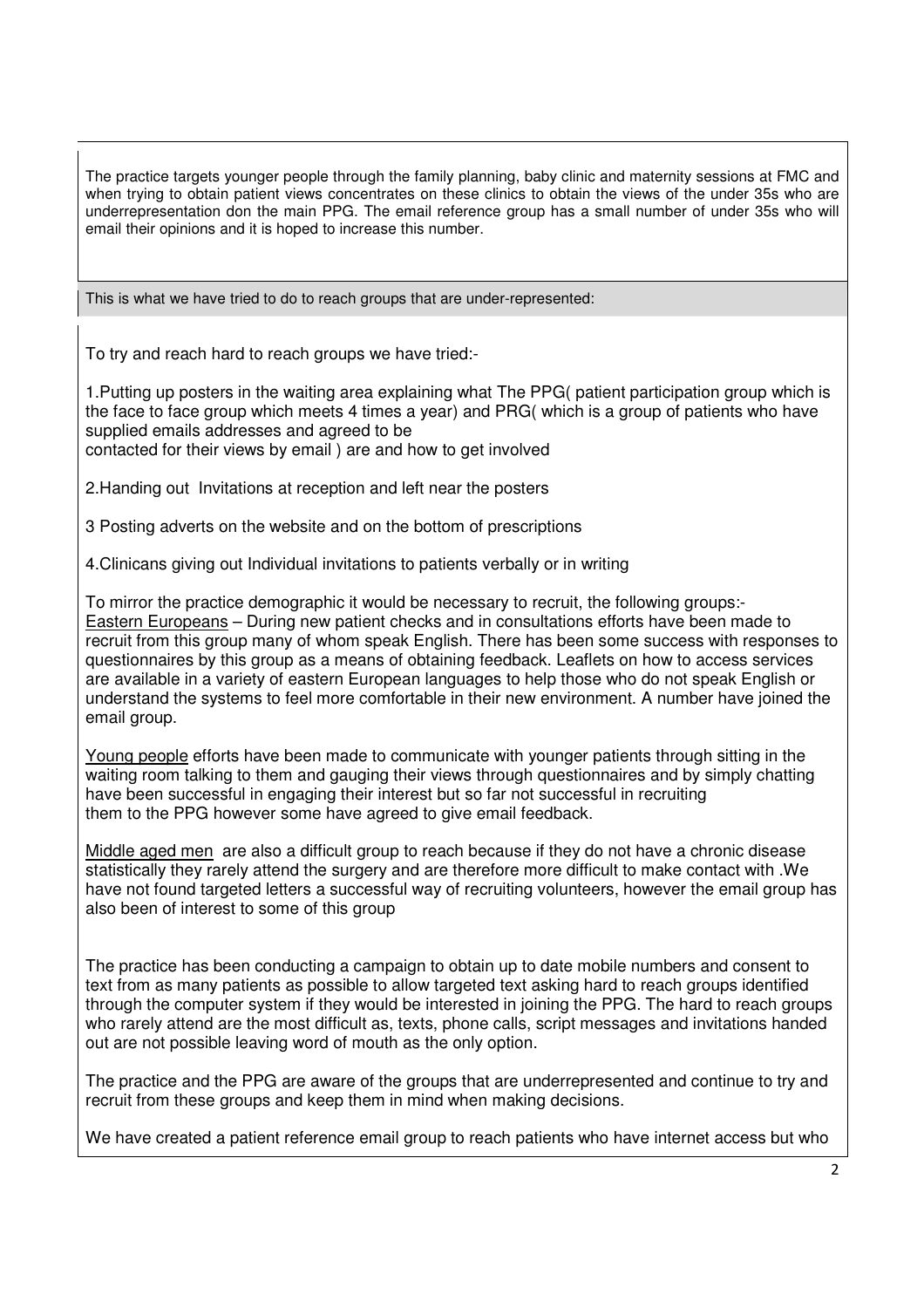are either unable or do not want to attend the PPG meetings.

# **Setting the priorities for the annual patient survey**

This is how the PRG and practice agreed the key priorities for the annual patient survey

Members of the patient group set the priorities for the annual patient survey during a variety of meetings suggestions were also canvassed from the email group. They took into account the questions already asked in the MORI national GP survey and also questions in previous PPG surveys as well as routine patient satisfaction questionnaires undertaken by individual GPs.

All suggestions were discussed and a decision made that all the questions should be on one side of A4 because previous experience of patient surveys has been that seems to be the optimum length for patients to complete in the waiting room.

It was agreed that it was important to have a mixture of open and closed questions and that patients should be able to express their views also that some demographic information would be collected in order to compare the respondents with the practice demographic.

Main priorities identified were to identify what the practice did well, what could be improved and what patients felt about :-

**Appointments** 

**Reception** 

Friends and family test

Patients choices for minor illnesses

Walk in centres – following on from last year where the practice had a programme of highlighting the appropriate places to go when the practice was closed.

## **Designing and undertaking the patient survey**

This describes how the questions for the patient survey were chosen, how the survey was conducted with our patients and includes a summary of the results of the survey (full results can be viewed as a separate document)

How the practice and the Patient Reference Group worked together to select the survey questions:

A variety of questions relating to each of the priorities were discussed and the group agreed the final format covering all the priorities in a variety of different question types. This was typed up and circulated for final approval prior to undertaking the survey. The practice participation group chose the priorities and wrote the questions There were practice representatives at the meetings who worked to agree the wording of the questions but the priorities were selected by the patients

How our patient survey was undertaken:

The practice survey was offered to every patient who came up to reception over a week and was on the website. Patients using the automatic check in were encouraged to pick up a survey from reception. In order to ensure that some younger people were included As this is one of the harder to reach groups the questionnaire was given out personally to everyone

attending baby clinic and family planning clinic that week.

For patients who said they had forgotten their glasses or found it difficult to read member of administration staff read the questions to them.

Texts were sent asking patients to look out for the questionnaire or check the website and emails to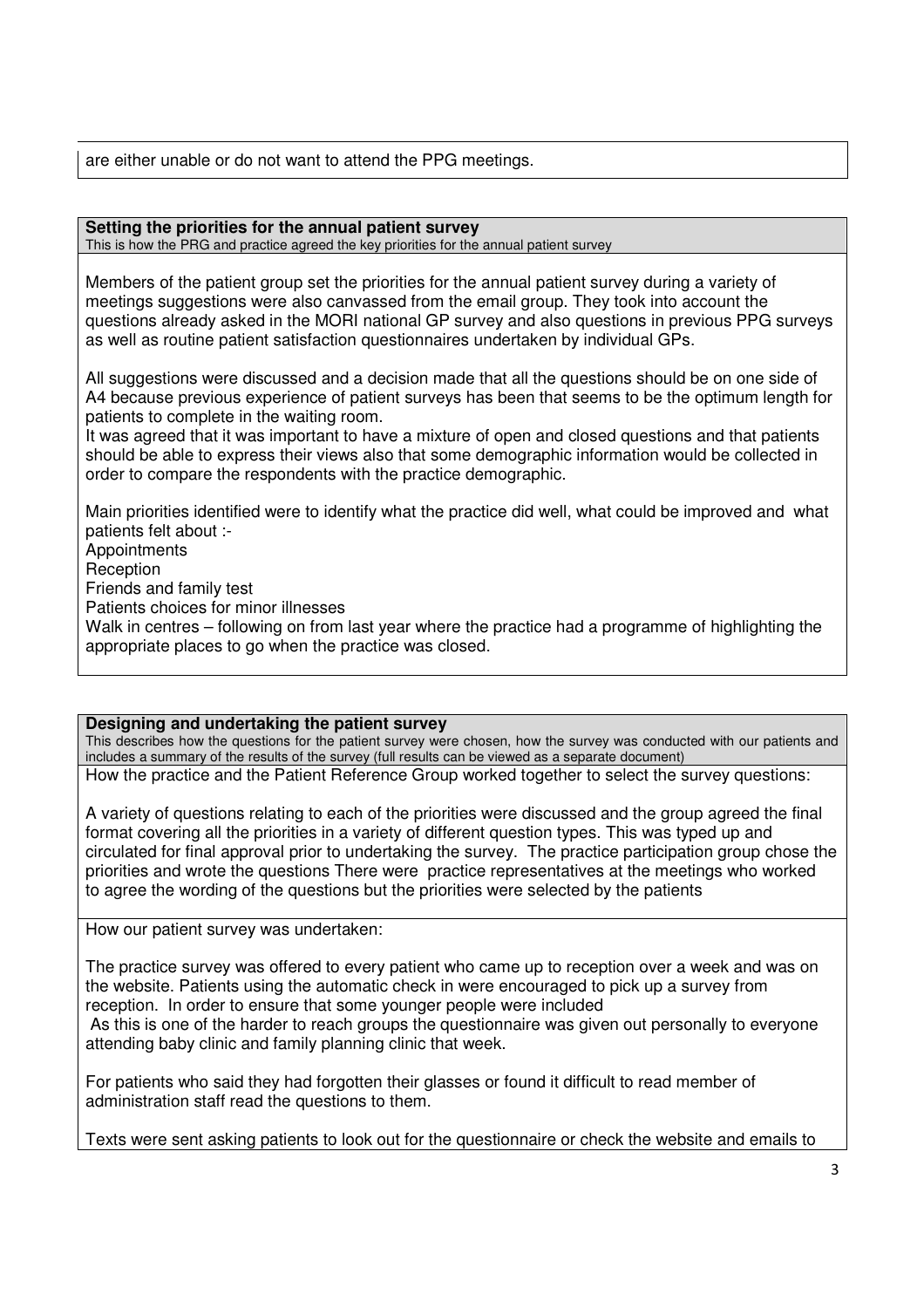those who had consented to being contacted by email.

#### **Analysis of the patient survey and discussion of survey results with the PRG**

This describe how the patient survey results were analysed and discussed with PRG, how the practice and PRG agreed the improvement areas identified from the patient survey results and how the action plan was developed:

How the practice analysed the patient survey results and how these results were discussed with the PRG:

#### **There is an additional document available on the website showing the results of the survey. A copy is also available in the waiting room at the surgery.**

A spreadsheet was designed into which the responses were recorded and linked to graphical representations of the data. The answers to the open questions of what do we do well, What could we do better and if you could change one thing about the practice what would it be? Were recorded in word documents and later sorted by theme to be presented at the next PPG meeting and the next full team meeting of the practice.

The key improvement areas which we agreed with the PRG for inclusion in our action plan were:

- 1. Now that the majority of respondents are aware of the 2 walk in centres it was agreed to continue with the campaigns to encourage patients to use facilities such as A&E, GP , Pharmacy first appropriately
- 2. Patient responses indicated that patients would like the opportunity to have a practice nurse appointment on a Saturday and also possibly registration appointments with the healthcare assistant. Currently it is not possible to have phlebotomy appointments because there is no delivery service on a Saturday to take the samples to the labs for testing or a routine testing service at the weekend.
- 3. GP availability of appointments was seen as an area that could be improved if did not attend rates could be cut and the PPG worked with the practice to explore options from altering the balance of appointments to contacting all patients who failed to attend and ringing patients with appointments of more than 10 minutes the day before to remind them and ensure that they were still attending.
- 4. Telephone issues to look at the telephone system taking into account the patient feedback With a two pronged approach. Looking at line usage to see if more lines are needed and to look at the if the online booking system has had an impact on the number of calls received,

We agreed/disagreed about:

We agreed about all the issues above. There were no major disagreements

# **ACTION PLAN**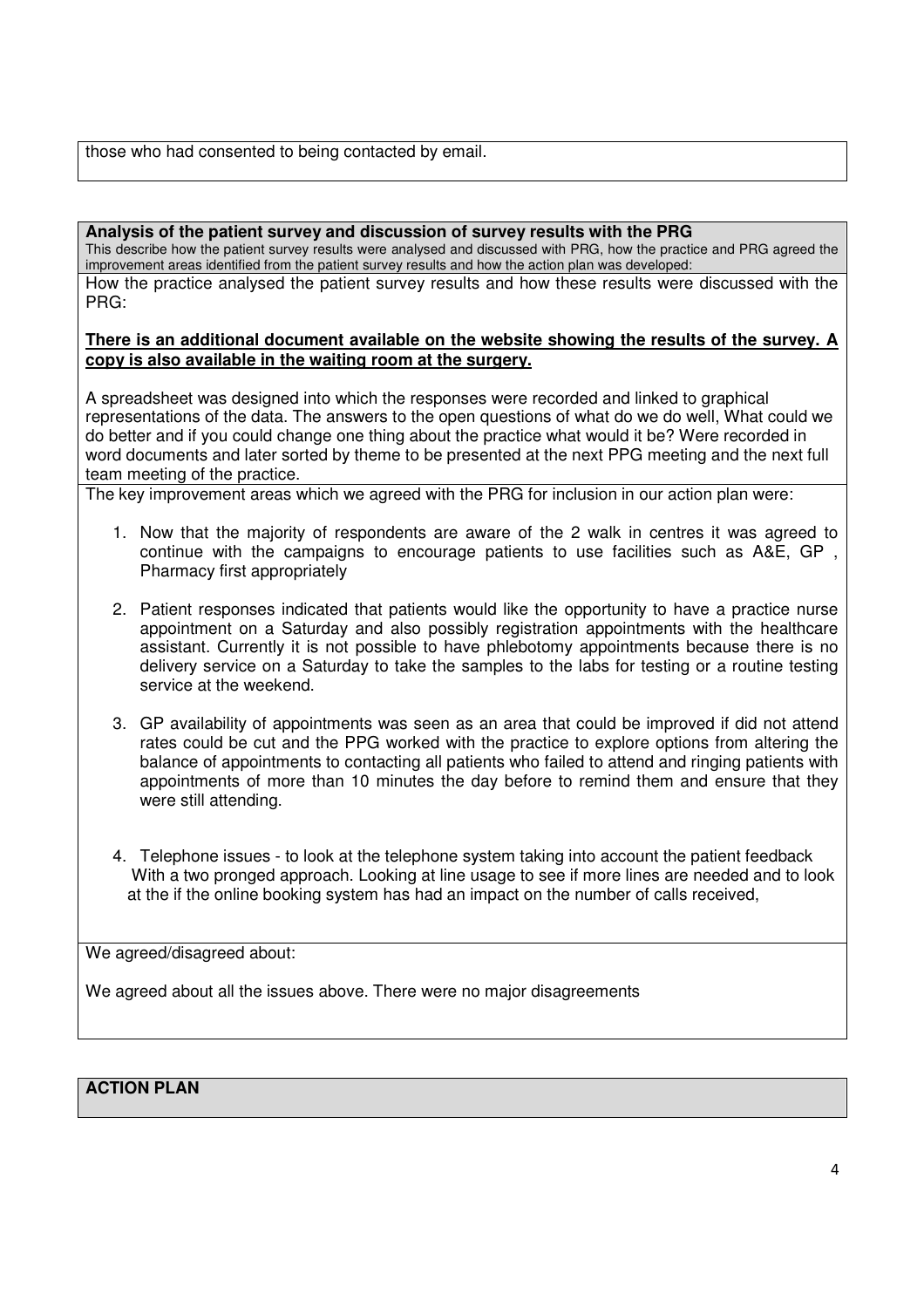How the practice worked with the PRG to agree the action plan:

The PPG wrote the questionnaires. the results were analysed and circulated to all the group, the email reference group, and all the staff at the practice. The results were discussed at the PPG group and their views fed back to the practice at a protected learning time event. Everyone had the opportunity to put forward suggestions based on the results for the action plan. All the ideas were discussed and an outline plan agreed at the subsequent PPG meeting.

We identified that there were the following contractual considerations to the agreed actions:

Following responses from patients the practice would like to provide a mix of GP and practice nurse appointments on a Saturday morning as part of extended hours however the rules state that the plan has to be agreed with NHS England after 31<sup>st</sup> march. The rules state that healthcare professional appointments have to be provided it does not state that this has to be a GP and so a plan for a mixture of both health professionals at the practice at the same time has been drafted to submit to NHS England at the end of March for the next hears extended hours service.

| <b>Priority improvement area</b><br>E.g.: Appointments, car park, waiting<br>room, opening hours | <b>Proposed action</b>                                                                                                                                                                                                                                                                                                                    | Responsible<br>person                         | <b>Timescale</b>             | <b>Date</b><br>completed<br>(for future<br>use) |
|--------------------------------------------------------------------------------------------------|-------------------------------------------------------------------------------------------------------------------------------------------------------------------------------------------------------------------------------------------------------------------------------------------------------------------------------------------|-----------------------------------------------|------------------------------|-------------------------------------------------|
| Using services<br>appropriately                                                                  | Give out leaflets at new<br>patient checks.<br>Ensure ready supply of<br>leaflets and that they are<br>given to all new patients on<br>registering                                                                                                                                                                                        | Senior<br>Receptionist                        | Jan 2014<br>ongoing          |                                                 |
| Practice nurse and HCA<br>appointments on a<br>Saturday                                          | Proposal to be put to NHS<br>England in March 2014                                                                                                                                                                                                                                                                                        | Practice<br>Manager                           | Feb-<br>March<br>2014        |                                                 |
| Appointment availability<br>and did not attends (DNAs)                                           | Instigate a system for<br>following up DNAs<br>Proactively contact patients<br>with appointments longer<br>than 10 minutes<br>Monitor DNA rates and<br>display in waiting room<br>Look at the balance of DNA<br>between same day and pre-<br>bookable appointments and<br>review.<br>Advertise the need for<br>patients to consent before | Reception<br>Team led by<br>Office<br>Manager | Feb <sub>14</sub><br>onwards |                                                 |

Copy of agreed action plan is as follows: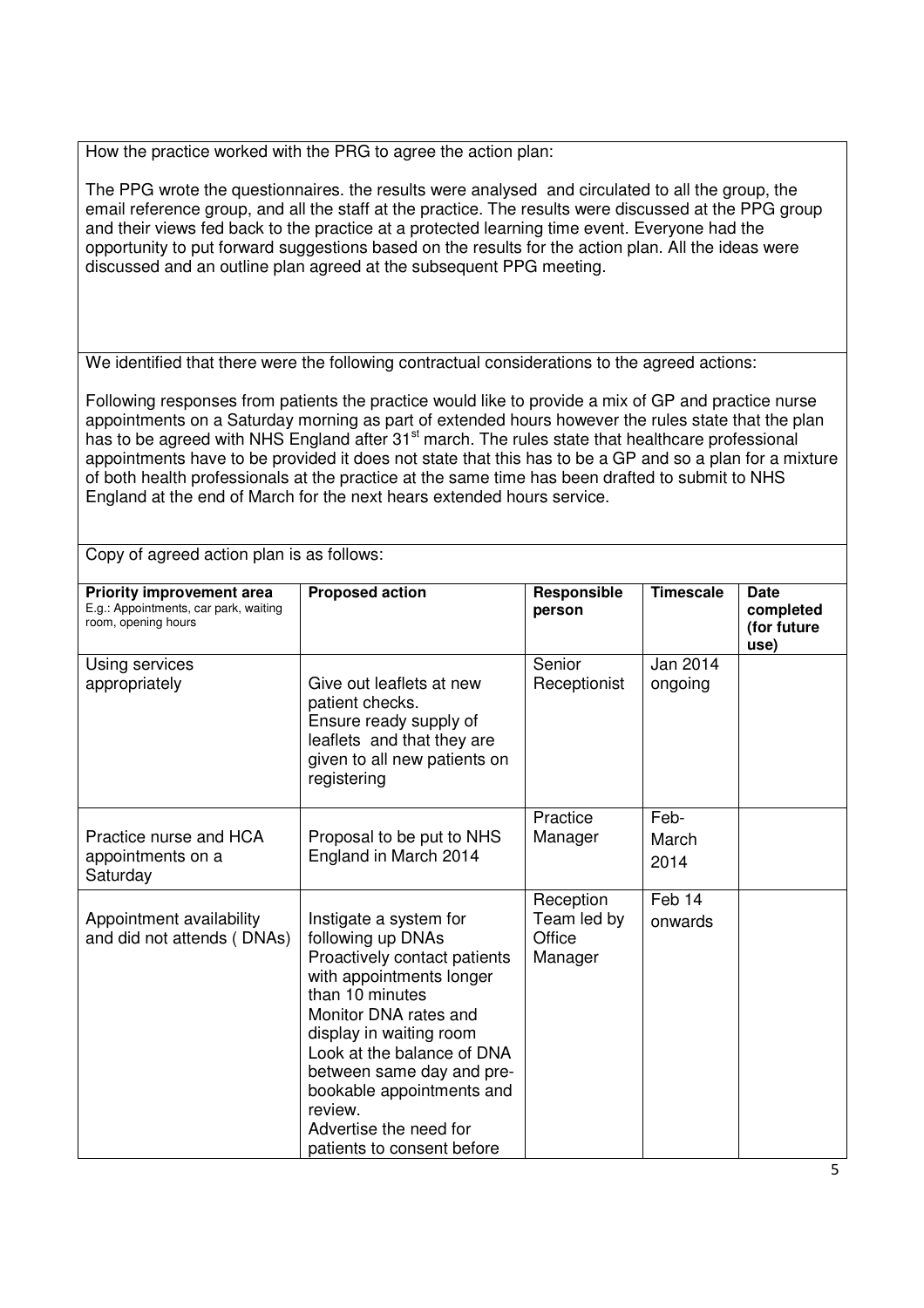|                  | we can send them text<br>reminders and ask<br>reception staff to remind<br>them when making<br>appointments.<br>Provide more information<br>for patients about the<br>appointment system,<br>Make small changes and<br>review using the plan, do,<br>study, act methodology.<br>Review at full team<br>meetings or protected<br>learning times |                     |         |  |
|------------------|------------------------------------------------------------------------------------------------------------------------------------------------------------------------------------------------------------------------------------------------------------------------------------------------------------------------------------------------|---------------------|---------|--|
| Telephone issues | Look at current phone<br>usage (Jan-March14)<br>Practice to consider Dr First<br>(Feb 14)<br>Analyse effect of internet<br>options (April 14)<br>Consider increasing lines if<br>appropriate (April 14)                                                                                                                                        | Practice<br>Manager | Ongoing |  |

## **Review of previous year's actions and achievement**

We have summarised below the actions that were agreed following the patient survey 2012/13 and whether these were successfully completed or are still on-going and (if appropriate) how any have fed into the current year's survey and action plan:

**"You said ……….. We did ………… The outcome was ………"** 

**You said** that you wanted an online booking system. **We tried** to implement this in 2013 however, this was unfortunately delayed because of a change of clinical system followed by IT issues but it is now up and running and Systmonline is enabled so from the website. **The outcome is** that you can now book appointments from the internet once you have registered for the service. You have been able to request prescriptions on the internet via our website for a number of years. We hope to enable on line registration very soon – watch the website for more details.

**You said** that you wanted more appointments. **We did** an analysis of appointments **The outcome was** that we have increased the number of appointments and are looking at ways to cut the number of missed appointments known as DNAs ( did not attends) this is ongoing and was highlighted again in this year's action plan.

**You said** that you wanted telephone follow ups. **We did** an analysis and clinicians identified suitable patients asking them to contact the practice in an agreed number of weeks or following the end of their course of medication etc. depending upon the problem and leave a message with reception for the GP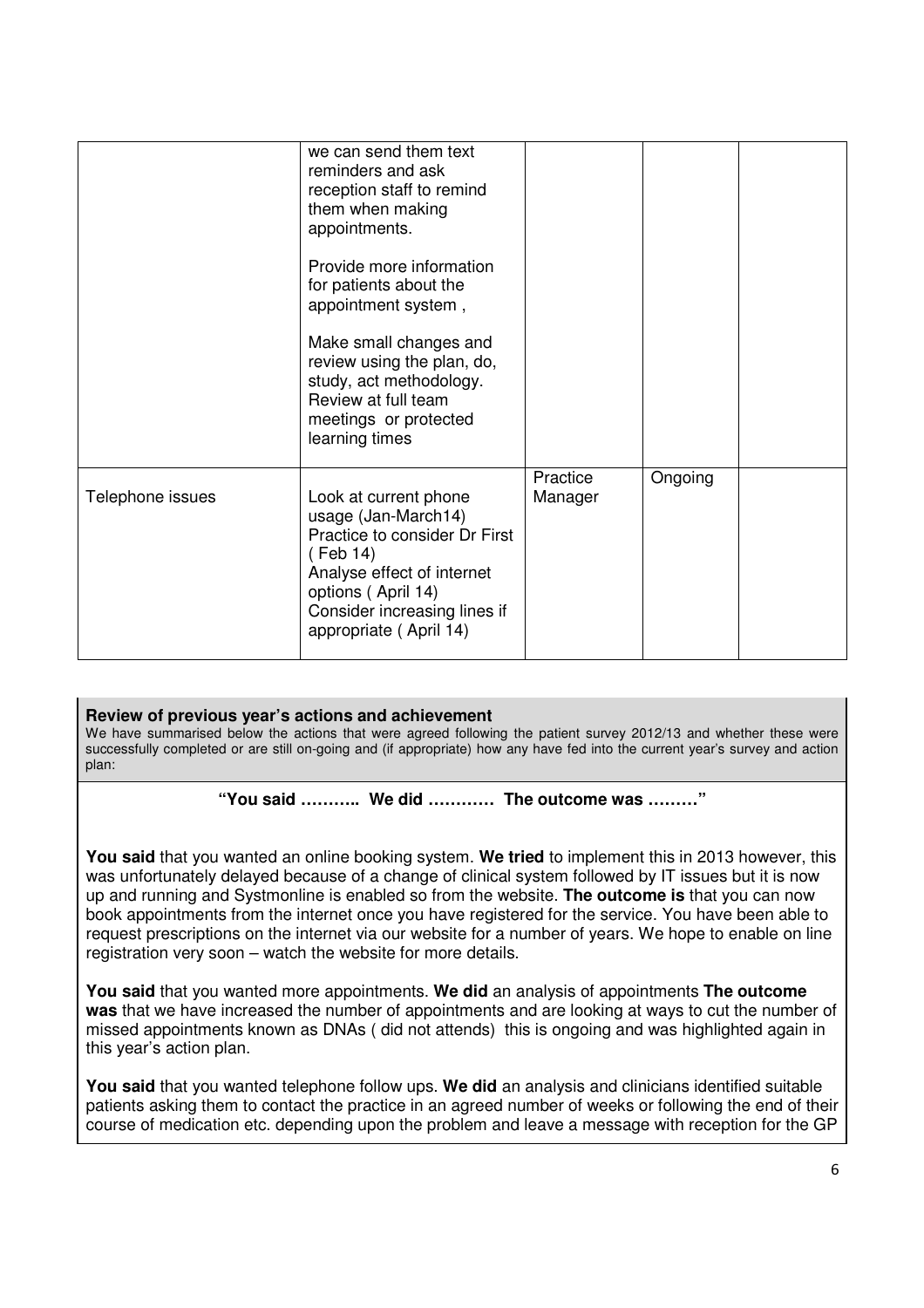to ring back. **The outcome was** that some patients now ring back the reception team send a task to the GP who rings them back for follow up or the GP sends themselves a task to ring the patient after a certain time if they think that is more appropriate.

**You said** that you wanted a better on line prescription service the existing system required the patient to type in the medication details in the computerised form accessed from the website. **We did** look at the options and **the outcome was that** now with Systmonline once patients have registered for the service they access a list of their repeat medications and only need to tick those they require.

**You said** that you wanted to help us increase immunisation rates. **Together we did** plan an advertising campaign and put up displays the practice team rang patients some of them many times to try and encourage them to bring their children for immunisation. **The outcome was that** together with all the other practice and national initiatives the uptake has risen slightly but awareness has risen considerably.

**You said** you wanted us to look at telephone answering times **we did** a number of spot checks on different days of the week, different times of day etc. **The outcome was** that we highlighted certain times of day which seemed to be a problem and tried to reschedule some of the shifts to allow for more staff at certain peak times.

Where there were any disagreements between the practice and the PRG on changes implemented or not implemented from last year's action plan these are detailed below: No

## **Publication of this report and our opening hours**

This is how this report and our practice opening hours have been advertised and circulated:

This report is available on the website

Hard copy available in the surgery and individual copies on request from the practice.

The opening hours are available on the noticeboard, the practice leaflet, practice website and NHS choices.

The website address is **www.familymedicalcentre.co.uk**

#### **Opening times**

These are the practice's current opening times (including details of our extended hours arrangements)

Monday to Friday the practice is open from 8.00 am- 6,30 pm Saturdays the practice is open for routine pre-bookable appointments only from 8.30am -12.30pm In the flu season there are also flu clinics on a Saturday – details are usually posted from September to December